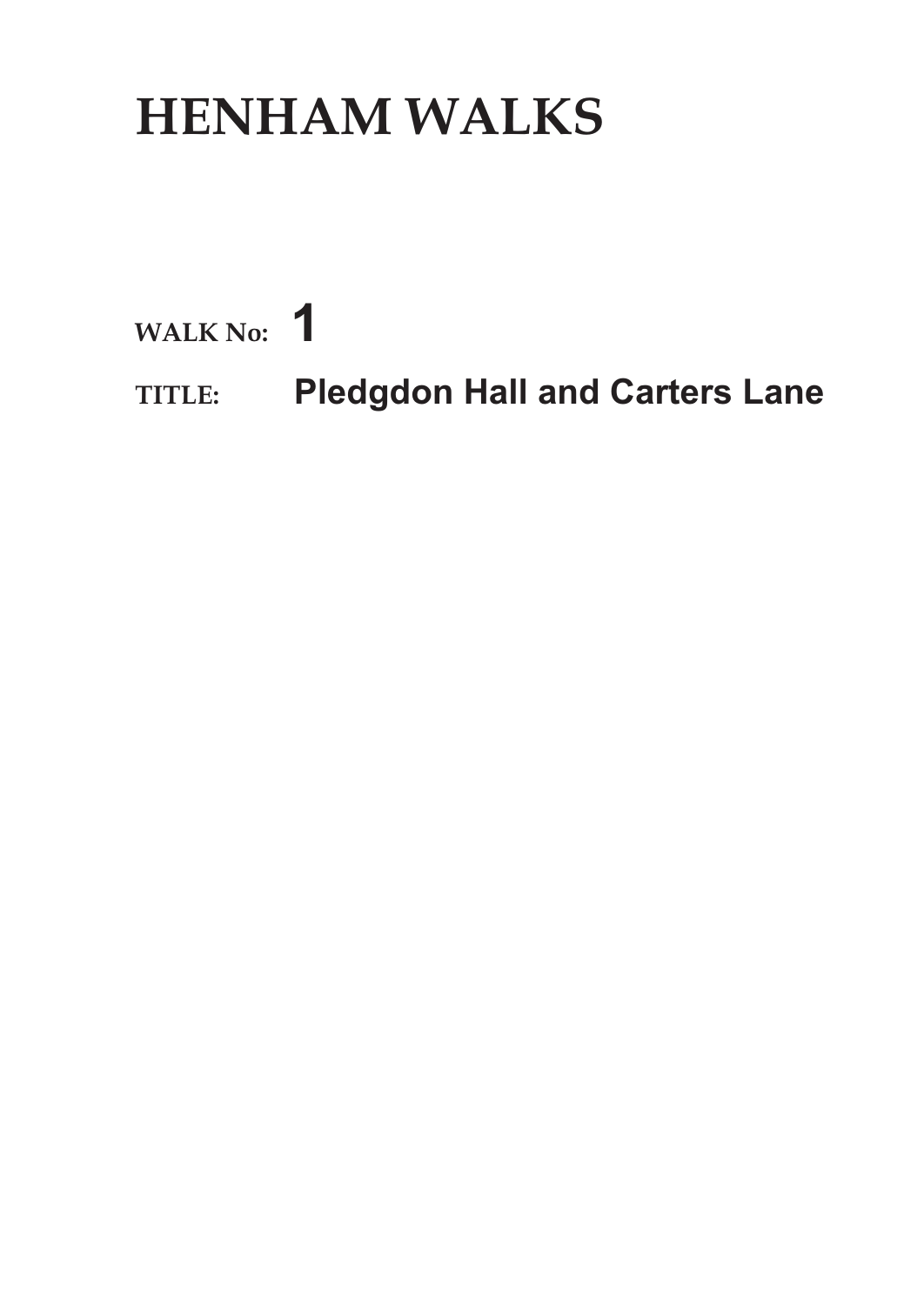## **Walk 1. Pledgdon Hall and Carters Lane**

| Suitability: All. |                                                  |
|-------------------|--------------------------------------------------|
| Time:             | Long 1 hour                                      |
|                   | Short 30 minutes                                 |
|                   | Condition: Longer walk incorporates a busy road. |
|                   | Can be muddy.                                    |

From the War Memorial walk south through Crow Street passing OSCA then Carters Lane on the left. Continue down Mill Road. After reaching the end of the houses walk the length of one field on the left until reaching the hedge. The finger post is partly obscured but you see a metal handrail - point A.

Turn left crossing the three-plank footbridge and follow the path which runs right of a hedge. Walk the length of the two fields divided by an old fruit tree and a mound on earth on the right, until you reach a three-plank footbridge and meet a footpath. Turn left - point B.

Continue up the footpath passing houses and the tennis courts in Carters Lane. On reaching the junction with the road, Crow Street, turn right and return to the War Memorial.

For the longer walk:

At point A continue on the road passing Planteria, (glasshouses) on your left. Take care on the bend at Planteria and Mill Road, it can be dangerous.

Continue down the hill to the T-junction with the B1051 Stansted - Thaxted Road. Turn left. Walk along the road until reaching the sign for The Barn car park and a footpath sign. Turn left into Pledgdon Close just before reaching Pledgdon Hall. Proceed up the path to point B and continue as for the short walk.